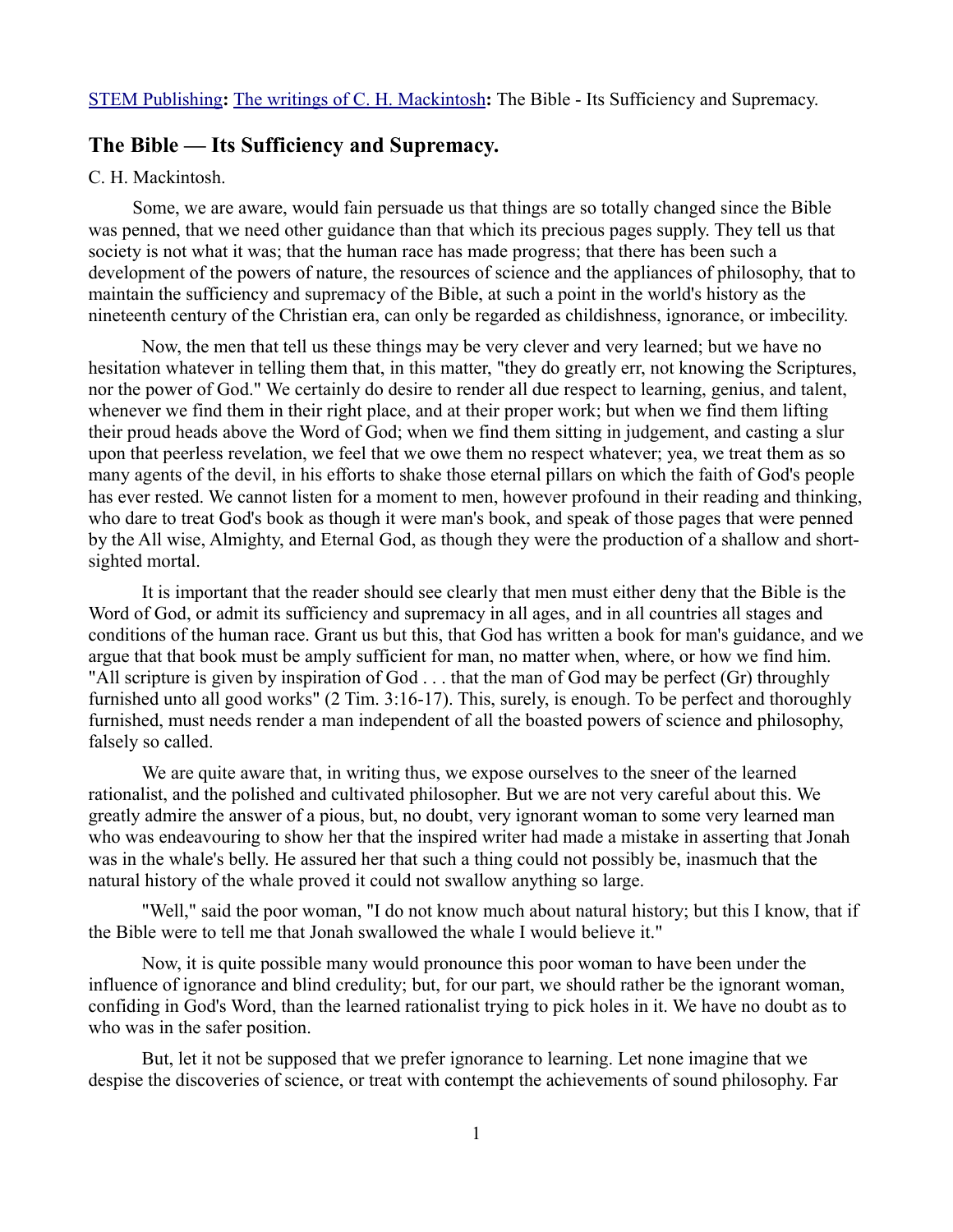from it. We honour them highly in their proper sphere. We could not say how much we prize the labours of those learned men who have consecrated their energies to the work of clearing the sacred text of the various errors and Corruptions which, from age to age, had crept into it, through the carelessness or infirmity of copyists, taken advantage of by a crafty and malignant foe. Every effort put forth to preserve, to unfold, to illustrate, and to enforce the precious truth of Scripture, we most highly esteem; but, on the other hand, when we find men making use of their learning, their science, and their philosophy, for the purpose of undermining the sacred edifice of divine revelation, we deem it our duty, to raise our voice, in the clearest and strongest way, against them, and to warn the reader, most solemnly, against their baneful influence.

We believe that the Bible, as written in the original Hebrew and Greek languages, is the very word of the only wise and the only true God, with whom one day is as a thousand years, and a thousand years as one day, who saw the end from the beginning, and not only the end, but every stage of the way. We therefore hold it to be nothing short of positive blasphemy to assert that we have arrived at a stage of our career in which the Bible is not sufficient, or that we are compelled to travel outside its covers to find ample guidance and instruction for the present moment, and for every moment of our earthly pilgrimage. The Bible is a perfect chart, in which every exigency of the Christian mariner has been anticipated. Every rock, every sand-bank, every shoal, every strand, every island, has been carefully noted down. All the need of the Church of God, its members, and its ministers, has been most fully provided for. How could it be otherwise if we admit the Bible to be the Word of God? Could the mind of God have devised, or His finger sketched an imperfect chart? Impossible. We must either deny the divinity or admit the sufficiency of The Book. We are absolutely shut up to this alternative. There is not so much as a single point between these two positions. If the book is incomplete, it cannot be of God; if it be of God it must be perfect. But if we are compelled to betake ourselves to other sources for guidance and instruction, as to the path of the Church of God, its members or its ministers, then is the Bible incomplete, and being such, it cannot be of God at all.

What then are we to do? Whither can we betake ourselves? If the Bible be not a divine and therefore all-sufficient guide-book, what remains? Some will tell us to have recourse to tradition. Alas! what a miserable guide. No sooner have we launched out into the wide field of tradition than our ears are assailed by ten thousand strange and conflicting sounds. We meet, it may be, with a tradition which seems very authentic, very venerable, well worthy of respect and confidence, and we commit ourselves to its guidance; but, directly we have done so, another tradition crosses our path, putting forth quite as strong claims on our confidence, and leading us in quite an opposite direction. Thus it is with tradition. The mind is bewildered, and one is reminded of the assembly at Ephesus, concerning which we read that, "Some cried one thing, and some another; for the assembly was confused." The fact is, we want a perfect standard, and this can only be found in a divine revelation, which, as we believe, is to be found within the covers of our most precious Bible. What a treasure! How we should bless God for it! How we should praise His name for His mercy in that He hath not left His Church dependent upon the *igni fatuas* of human tradition, but upon the steady light of divine revelation! We do not want tradition to assist revelation, but we use revelation as the test of tradition. We should just as soon think of bringing out a rush-light to assist the sun's meridian beams, as of calling in human tradition to aid divine revelation.

But there is another very ensnaring and dangerous resource presented by the enemy of the Bible, and alas! accepted by too many of the people of God, and that is expediency, or the very attractive plea of doing all the good we can, without due attention to the way in which that good is done. The tree of expediency is a wide-spreading one, and yields most tempting clusters. But remember, its clusters will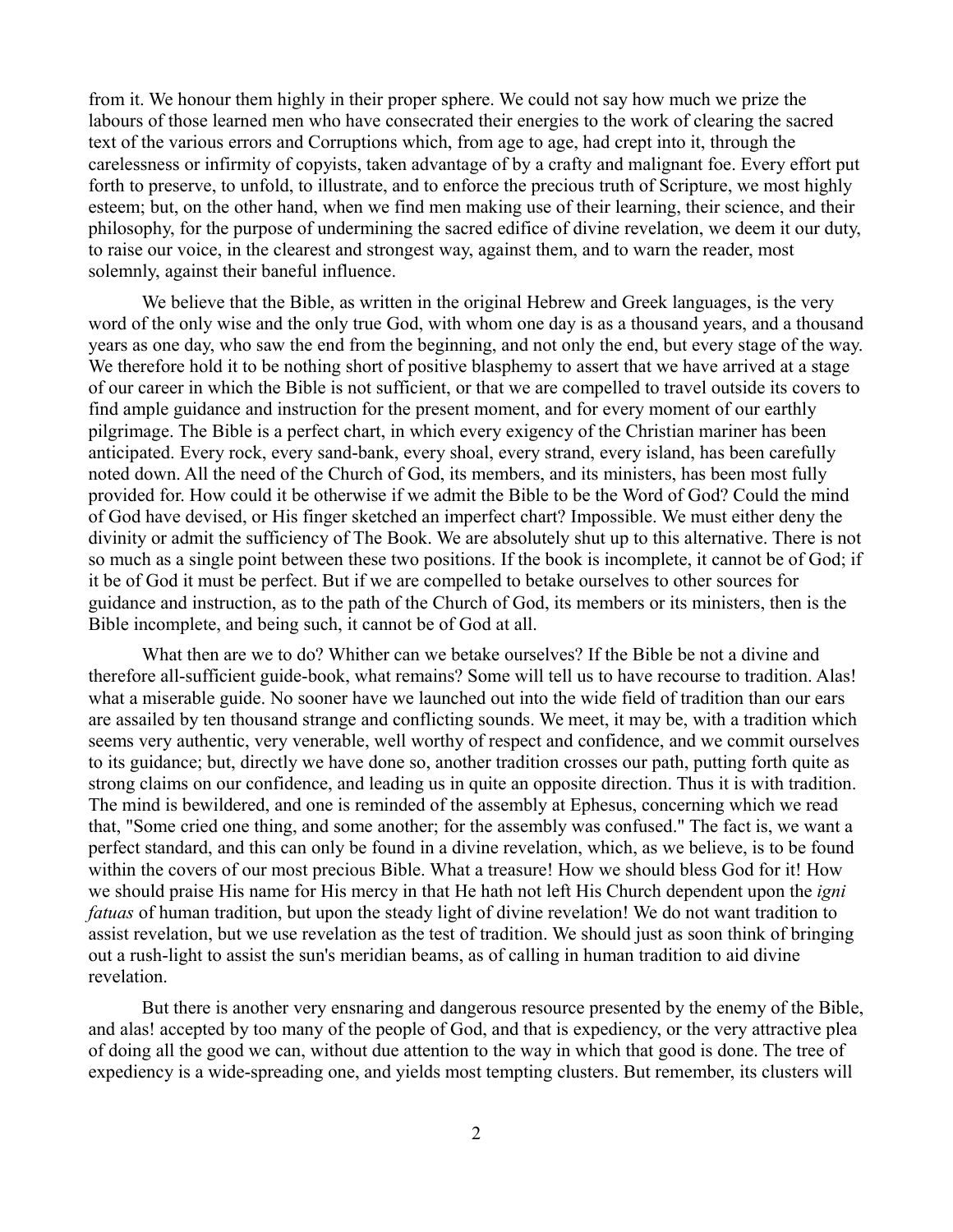prove bitter as wormwood in the ends. It is, no doubt, well to do all the good we can; but let us look well to the way in which we do it. Let us not deceive ourselves by the vain imagination that God will ever accept of services based upon positive disobedience to His Word. "It is a gift," said the elders, as they boldly walked over the plain commandment of God, as if He would be pleased with a gift presented on such a principle There is an intimate connection between the ancient "corban" and the modern "expediency," for "there is nothing new under the sun." The solemn responsibility of obeying the Word of God was got rid of under the plausible pretext of "corban," or "it is a gift" (Mark 7: 7-13).

Thus it was of old. The "corban" of the ancients justified, or sought to justify, many a bold transgression of the law of God; and the "expediency" of our times allures many to outstep the boundary line laid down by divine revelation.

Now, we quite admit that expediency holds out most attractive inducements. It does seem so very delightful to be doing a great deal of good, to be gaining the ends of a large hearted benevolence, to be reaching tangible results. It would not be an easy matter duly to estimate the ensnaring influences of such objects, or the immense difficulty of throwing them overboard. Have we never been tempted as we stood upon the narrow path of obedience, and looked forth upon the golden fields of expediency lying on either side, to exclaim, "Alas! I am sacrificing my usefulness for an idea"? Doubtless; but then what if it should turn out that we have the very same foundation for that "idea" as for the fundamental doctrines of salvation? The question is, What is the idea? Is it founded upon "Thus saith the Lord"? If so, let us tenaciously hold by it, though ten thousand advocates of expediency were hurling at us the grievous charge of narrow-mindedness.

There is immense power in Samuel's brief but pointed reply to Saul, "Hath the Lord as great delight in burnt offerings and sacrifices as in obeying the voice of the Lord! Behold, to obey is better than sacrifice, and to hearken than the fat of rams" (1 Sam15: 22). Saul's word was Sacrifice.'' Samuel's word was "Obedience." No doubt the bleating of the sheep and the lowing of the oxen were most exciting. They would be looked upon as substantial proofs that something was being done; while on the other hand, the path of obedience seemed narrow, silent, lonely, and fruitless. But oh! those pungent words of Samuel! "to obey is better than sacrifice." What a triumphant answer to the most eloquent advocates of expediency! They are most conclusive — most commanding words. They teach us that it is better, if it must be so, to stand, like a marble statue, on the pathway of obedience, than to reach the most desirable ends by transgressing a plain precept of the Word of God.

But let none suppose that one must be like a statue on the path of obedience. Far from it. There are rare and precious services to be rendered by the obedient one — services which can only be rendered by such, and which owe all their preciousness to their being the fruit of simple obedience. [What a pattern of this we have in our blessed Lord! who for thirty years lived here in retirement, known by men only as "the carpenter" (Mark 6: 3), but known by, and the delight of, the Father, as the Holy One of God, the perfect meat-offering of Lev. 6: 19-33 — wholly burnt upon the altar. [ED.] True, they may not find a place in the public record of man's bustling activity; but they are recorded on high, and they will be published at the right time. As a dear friend has often said to us, "Heaven will be the safest and happiest place to hear all about our work down here." May we remember this, and pursue our way, in all simplicity, looking to Christ for guidance, power, and blessing. May His smile be enough for us. May we not be found looking askance to catch the approving look of a poor mortal whose breath is in his nostrils, nor sigh to find our names amid the glittering record of the great men of the age. The servant of Christ should look far beyond all such things. The grand business of the servant is to obey. His object should not be to do a great deal, but simply to do what he is told. This makes all plain; and, moreover, it will make the Bible precious as the depository of the Master's will, to which he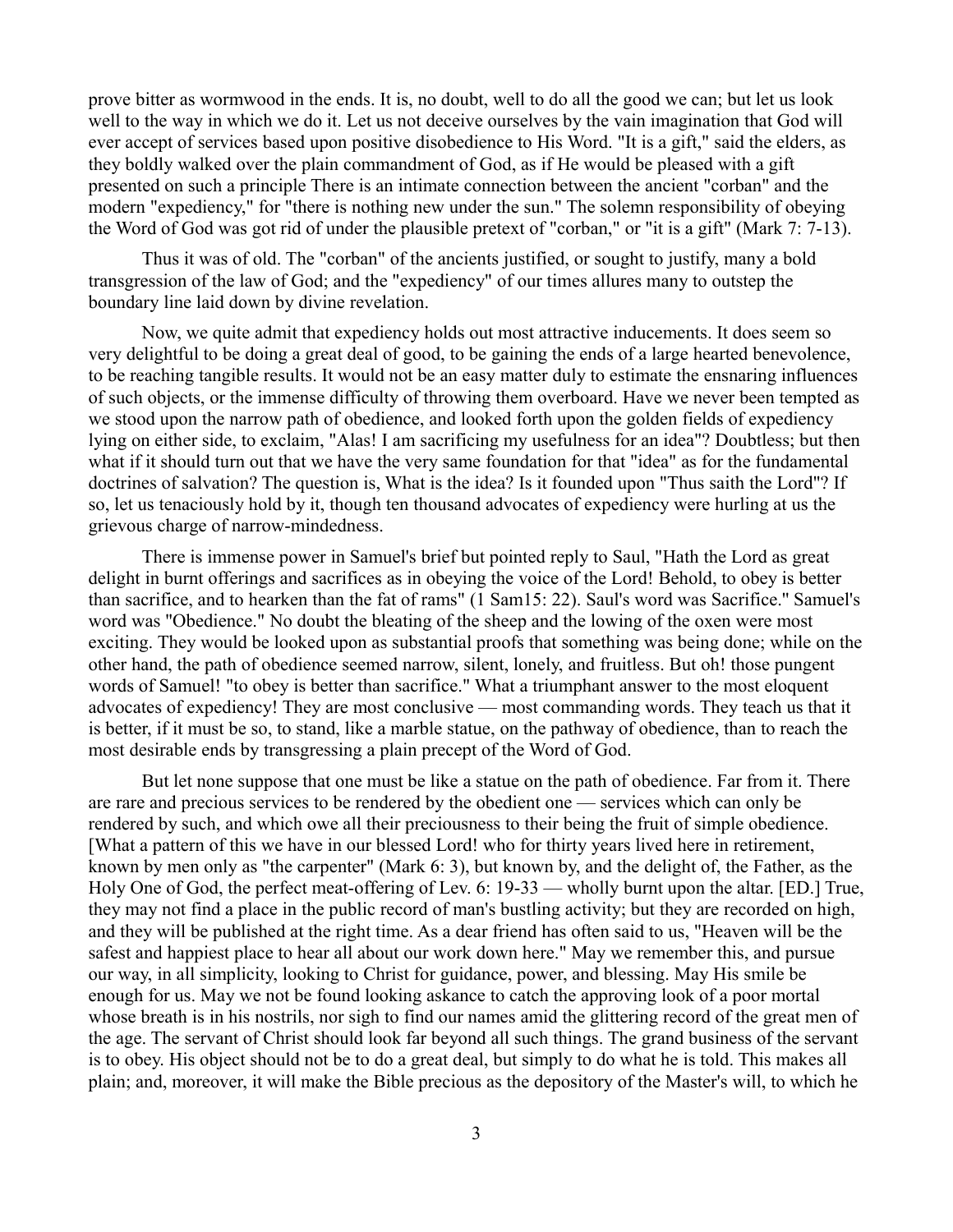must continually betake himself to know what he is to do, and how he is to do it. Neither tradition nor expediency will do for the servant of Christ. The all-important inquiry is, "What saith the Scriptures."

This settles everything. From the decision of the Word of God there must be no appeal. When God speaks man must bow. It is not by any means a question of obstinate adherence to a man's own notions. Quite the opposite. It is a reverent adherence to the Word of God. Let the reader distinctly mark this. It often happens that, when one is determined, through grace, to abide by Scripture, he will be pronounced dogmatic, intolerant and imperious; and, no doubt, one has to watch over his temper, spirit, and style, even when seeking to abide by the Word of God. But, be it well remembered, obedience to Christ's commandments is the very opposite of imperiousness, dogmatism, and intolerance. It is not a little strange that when a man tamely consents to place his conscience in the keeping of his fellow, and to bow down his understanding to the opinions of men, he is considered meek, modest, and liberal; but let him reverently bow to the authority of the holy Scripture, and he will be looked upon as self-confident, dogmatic, and narrow-minded. Be it so. The time is rapidly approaching when obedience shall be called by its right name, and meet its recognition and reward. For that moment the faithful must be content to wait, and while waiting for it, be satisfied to let men call them whatever they please. "The Lord knoweth the thoughts of man, that they are vanity."

But we must draw to a close, and would merely add, in conclusion, that there is a third hostile influence against which the lover of the Bible will have to watch, and that is rationalism — or the supremacy of man's reason. The faithful disciple of the Word of God will have to withstand this audacious intruder, with the most unflinching decision. It presumes to sit in judgement upon the Word of God — to decide upon what is and what is not worthy of God — to prescribe boundaries to inspiration. Instead of humbly bowing to the authority of Scripture, which continually soars into a region where poor blind reason can never follow, it proudly seeks to drag Scripture down to its own level. If the Bible puts forth aught which, in the smallest degree, clashes with the conclusions of rationalism, then there must be some flaw. God is shut out of His own book if He says anything which poor blind, perverted reason cannot reconcile with her own conclusions — which conclusions, be it observed, are not infrequently the grossest absurdities.

Nor is this all. Rationalism deprives us of the only perfect standard of truth, and conducts us into a region of the most dreary uncertainty. It seeks to undermine the authority of a Book in which we can believe everything, and carries us into a field of speculation in which we can be sure of nothing. Under the dominion of rationalism the soul is like a vessel broken from its safe moorings in the haven of divine revelation, to be tossed like a cork upon the wild watery waste of universal scepticism.

Now we do not expect to convince a thorough rationalist, even if such a one should condescend to scan our unpretending pages, which is most unlikely. Neither could we expect to gain over to our way of thinking the decided advocate of expediency, or the ardent admirer of tradition. We have neither the competency, the leisure, nor the space, to enter upon such a line of argument as would be required were we seeking to gain such ends as these. But we are most anxious that the Christian reader should rise up from the perusal of this volume with a deepened sense of the preciousness of his Bible. We earnestly desire that the words, *'The Bible: its sufficiency and supremacy*," should be engraved, in deep and broad characters, upon the tablet of the reader's heart.

We feel that we have a solemn duty to perform, at a moment like the present, in the which superstition, expediency, and rationalism are all at work, as so many agents of the devil, in his efforts to sap the foundations of our holy faith. We owe it to that blessed volume of inspiration, from which we have drunk the streams of life and peace, to bear our feeble testimony to the divinity of its every page